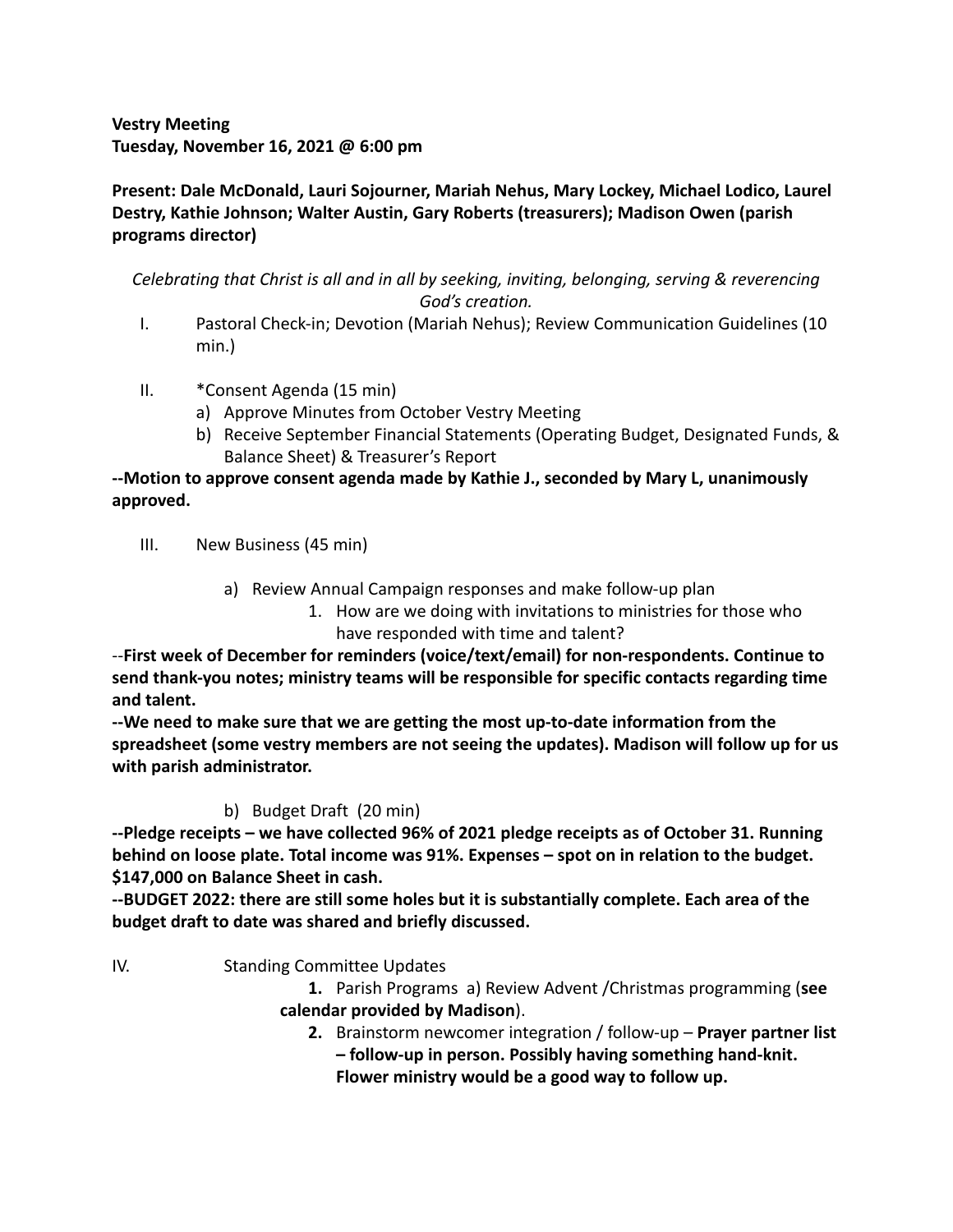- **3.** approving deposit "advance" for women's retreat from Vestry Reserve Fund (it will be a pass through - as registrants will reimburse as they sign up) –**SEE ADMINISTRATION COMMITTEE, BELOW.**
- a. Outreach Committee **no updates on EACH/Grace House**. **Volunteers needed for canvassing for the pre-Thanksgiving outreach events. Reminders will be in e-news. GGG – making 30 candy roaster pies for Thanksgiving. Marthas are meeting by Zoom – several service projects underway. Creation Care very active with several projects (solar energy, rain garden, etc.). Motion to allocate \$1000 for Christmas charity for children – to come from Vestry reserve or, if rector prefers, Rector's Discretionary Fund (Motion by Mary L, seconded by Mariah N. – unanimously approved).**
- b. Administration Committee
	- **1.** Disposition of significant donation **treasurers will put it in Vestry Reserve for now. Joslyn will touch base with the donor.**
	- **2.** \*Vote on entering contract with Foundation Repair Services to secure current sacristy – **Motion to approve up to \$9000 for sacristy support (Lauri S, seconded by Mariah Nehus). Funds should come from Vestry Reserve.**
	- **3.** \*Approve notifying Advanced Business Systems that we intend not to renew our current lease when it expires in order to get a better copier deal. **Lauri S. made a motion, seconded by Kathie J.**, **approved unanimously.**
	- **4.** Midlife-women's group request for money as a passthrough for a retreat that is being developed. **Motion by Michael L. – seconded by Dale M. to allocate up to \$2000 as a passthrough.**
	- **5. Motion by Lauri (seconded by Mary L.) to allocate \$1000 for Virginia Moe to attend a conference in early 2022.**
- V. Looking Ahead
	- **a)** Update on conversations with potential new Vestry members **Tracy Bahm is a maybe; John Turley is a yes, Jesse Nelson is a strong maybe, Barbara Rowe is a yes. Bob Stambaugh has not responded as yet. Polite declines from Gene Sloan, Walter Denning.**
	- b) Review leadership timeline

**Tuesday, 11/16** Draft budget presented to Vestry

**Sunday, 12/19** Nominations for Vestry Due to Rector

**Tuesday, 12/21** – Vestry Meeting Vote on Budget (nominees to Vestry invited to attend?) – **depends on the number of nominations**.